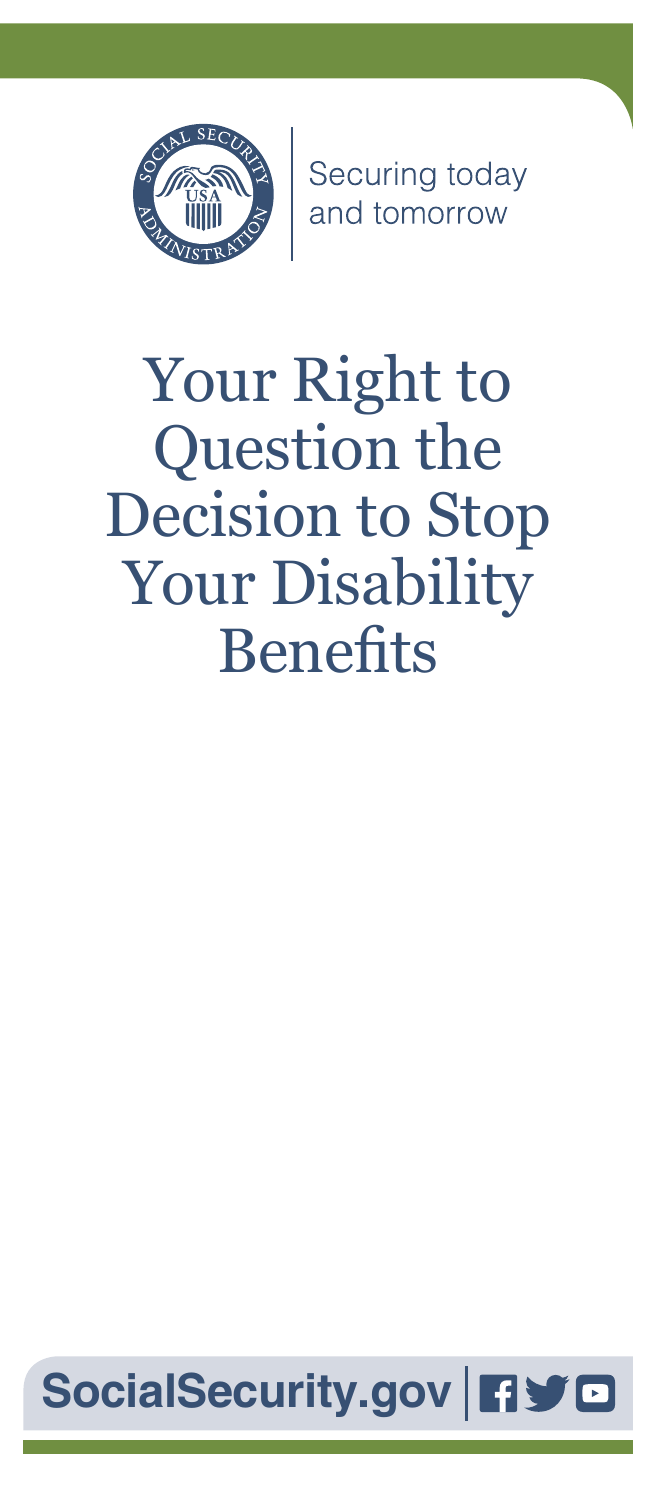Social Security wants to be sure that every decision made about your Social Security or Supplemental Security Income (SSI) claim is correct. If we decide that you no longer have a qualifying disability, and you disagree with that decision, you can appeal it. This means we'll look at your case again to see if our decision is correct.

When you ask for an appeal, we'll look at the entire decision, not just the part you disagree with. If our decision was wrong, we'll change it.

# How much time do I have to appeal?

You have 60 days to ask for an appeal of our decision to stop your disability benefits. The 60 days start after you get our letter telling you that your benefits will stop. We assume that you got our letter five days after the date on it, unless you show us that the letter took longer to reach you.

# What happens if I miss the time for an appeal?

If the 60-day period has passed, and you want to appeal our decision, you should tell us why you were late. If we decide you have a good reason for being late, you still may be able to appeal. For example, we may find that you have a good reason for being late if the forms we sent you did not arrive on time.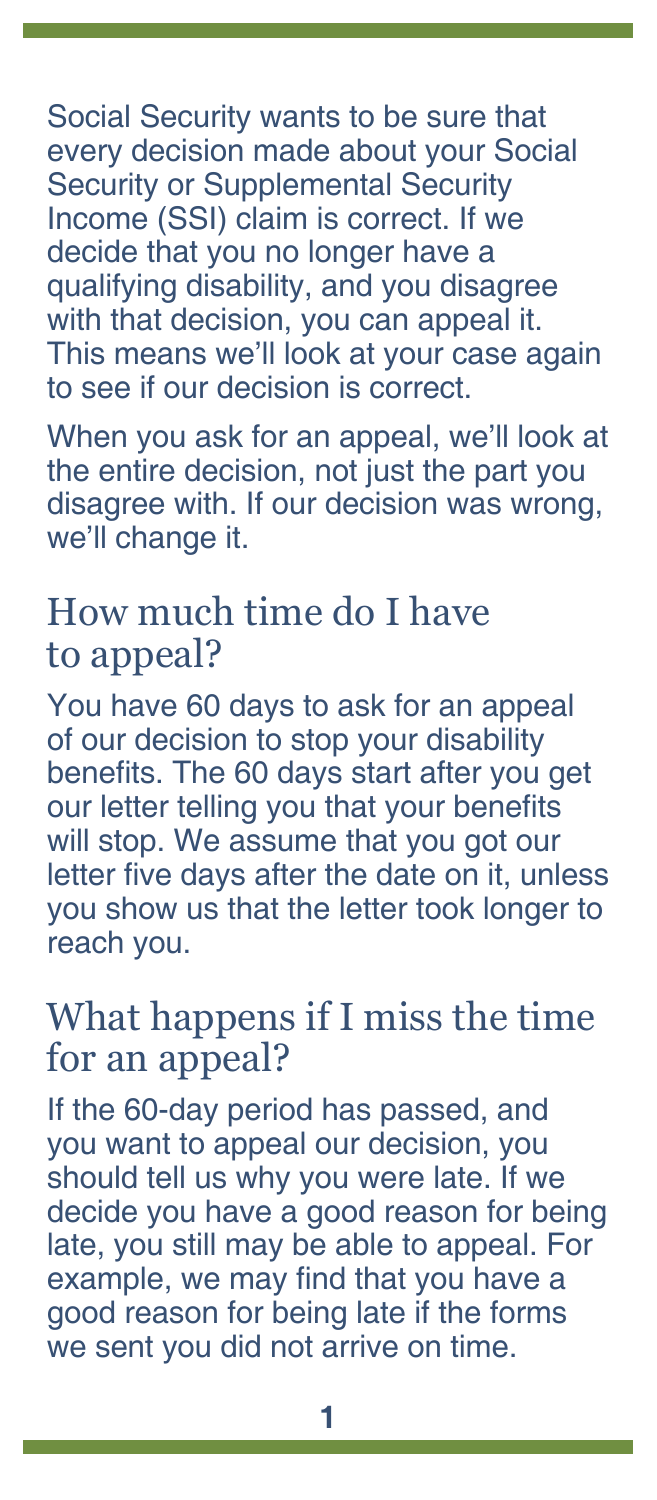# Will my payments continue during the appeal?

If you ask for an appeal within 10 days after the date you receive our letter, you can also request that your payments continue while we're making a decision on your appeal. If you're late in asking for your payments to continue, you still may be able to get payments during the appeal if we find that you have a good reason for being late.

You may request that your payments continue during the first two levels of appeal — the reconsideration level and the hearing level. We explain both levels on pages [6-](#page-6-0)7.

## Will I have to pay back the money I receive during my appeal?

If your payments continue during your appeal, and you lose the appeal, we'll ask you to pay back some or all of the money.

However, you won't have to pay us back if you cooperate with us during the appeal, and we find that you need the payments for your usual living expenses. If you need more information about situations that don't require you to pay us back, let us know.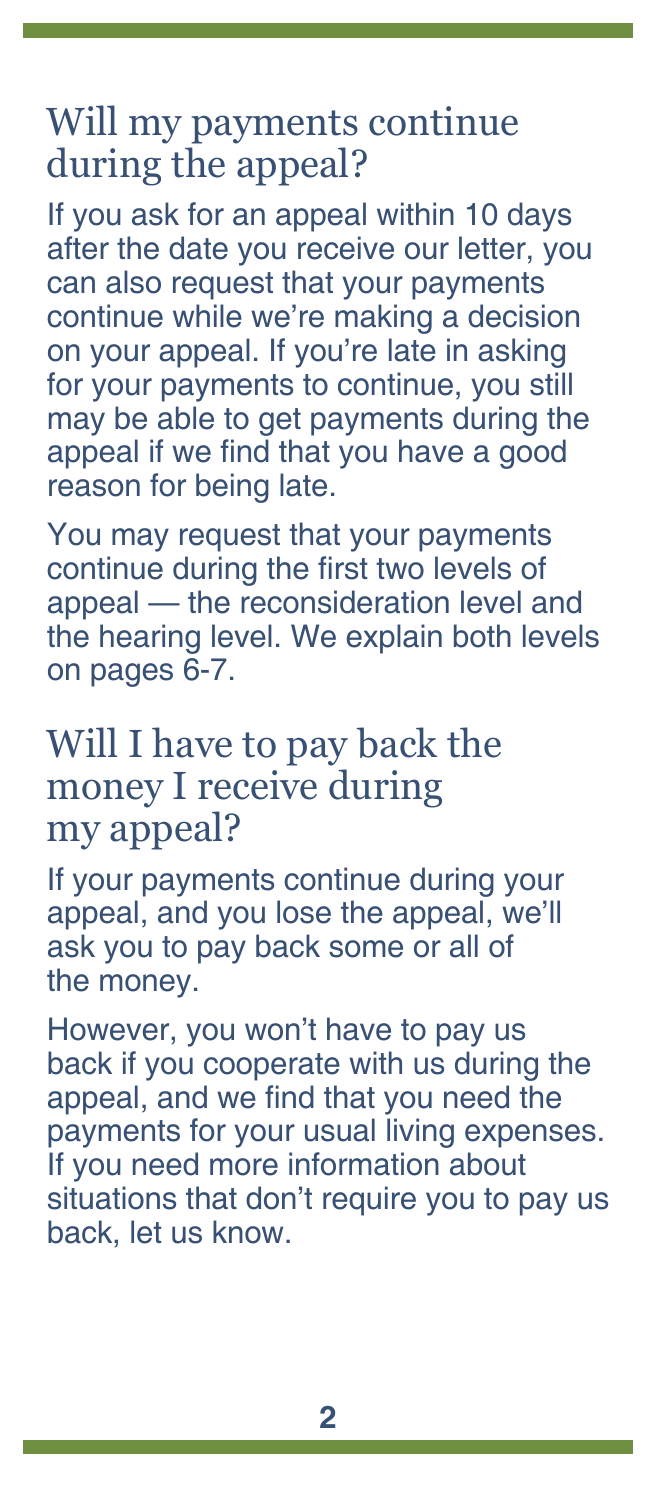# Will my medical assistance continue?

If your SSI stops, any medical assistance you have that is based on SSI also may stop. If this happens, your medical assistance agency will contact you.

# Should I just file a new application?

You have the right to file a new application at any time, but filing a new application isn't the same as appealing this decision. If you disagree with our decision, and you file a new application instead of appealing:

- You might lose some benefits, or you may not qualify for any benefits;
- We could deny the new application using our decision to stop your payments, if the facts and issues are the same; and
- You may not ask for payments to continue during the appeal of a new application.

If you disagree with our decision to stop your benefits, ask for an appeal within 60 days.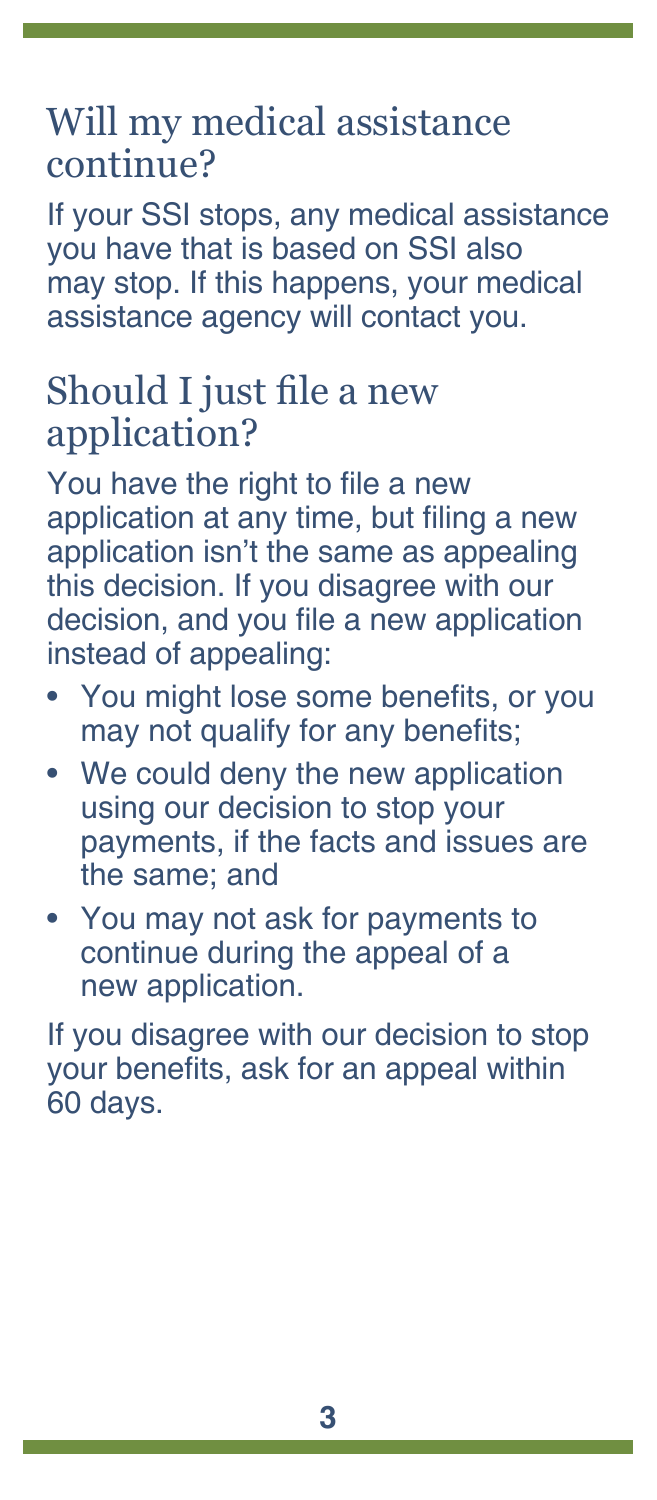# Do I only get one chance to appeal?

There are four levels of appeal.

- **Beconsideration**
- Hearing
- Appeals Council
- Federal court

If you disagree with the decision at one level, you have 60 days to appeal at the next level.

### **Reconsideration**

If you disagree with our decision, you may ask for reconsideration. Reconsideration is a complete review of your claim by someone who didn't take part in the first decision. We'll look at all the evidence submitted when the original decision was made, plus any new evidence.

When you appeal our decision to stop your disability benefits because we say your condition is no longer disabling, you can meet with a disability hearing officer and explain why you believe you still have a qualifying disability. You can look at the information in your file, and submit new evidence or information. You also can bring someone who knows about your medical condition.

When the reconsideration is completed, we'll send you a letter explaining our decision.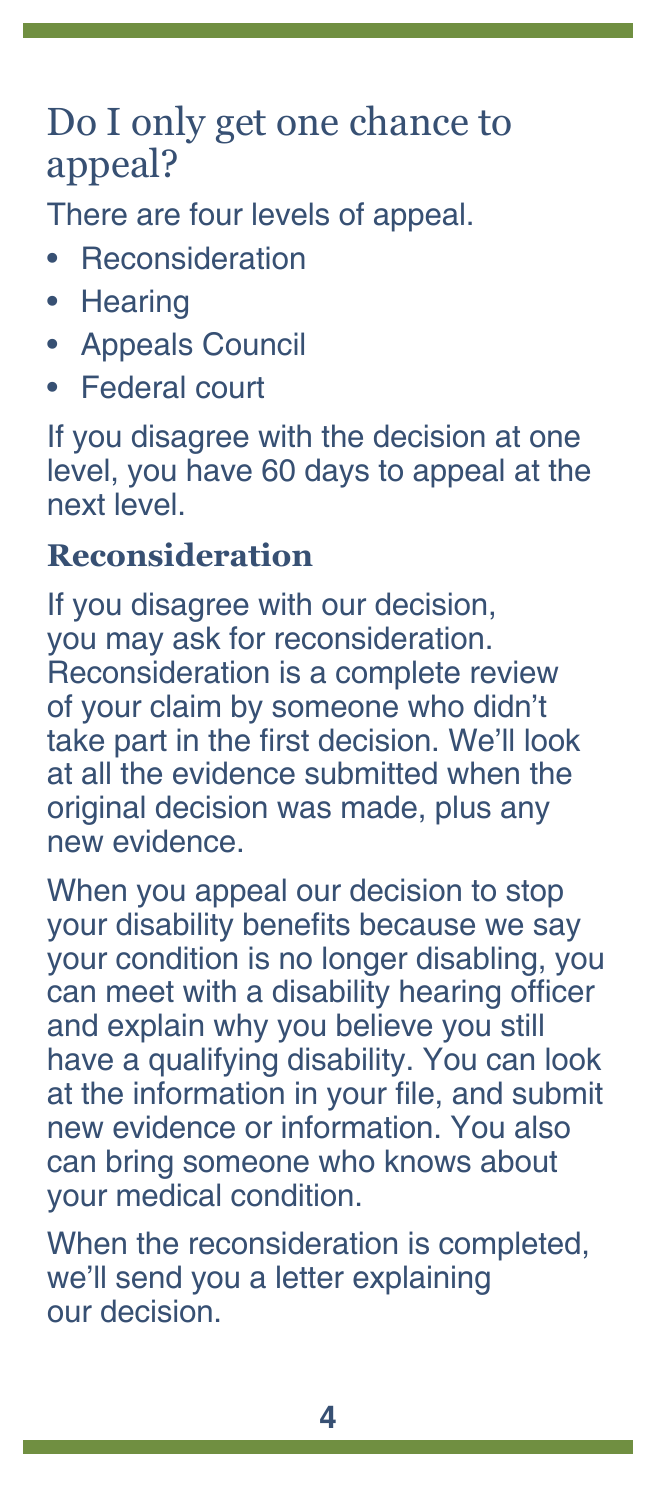#### **Hearing**

If you disagree with the reconsideration decision, you may ask for a hearing. An administrative law judge, who had no part in the original decision or the reconsideration of your case, will conduct the hearing. The hearing is usually held within 75 miles of your home. The administrative law judge will notify you of the time and place of the hearing.

Before the hearing, we may ask you to give us more evidence and to clarify information about your claim. You may look at the information in your file and give new information.

At the hearing, the administrative law judge will question you and any witnesses you bring. Other witnesses, such as medical or vocational experts, also may give us information at the hearing. You or your representative may question the witnesses.

In certain situations, we may hold your hearing by a video conference rather than in person. We'll let you know ahead of time if this is the case. With video hearings, we can make the hearing more convenient for you. Often an appearance by video hearing can be scheduled faster than an in-person appearance. Also, a video hearing location may be closer to your home. That might make it easier for you to have witnesses or other people accompany you.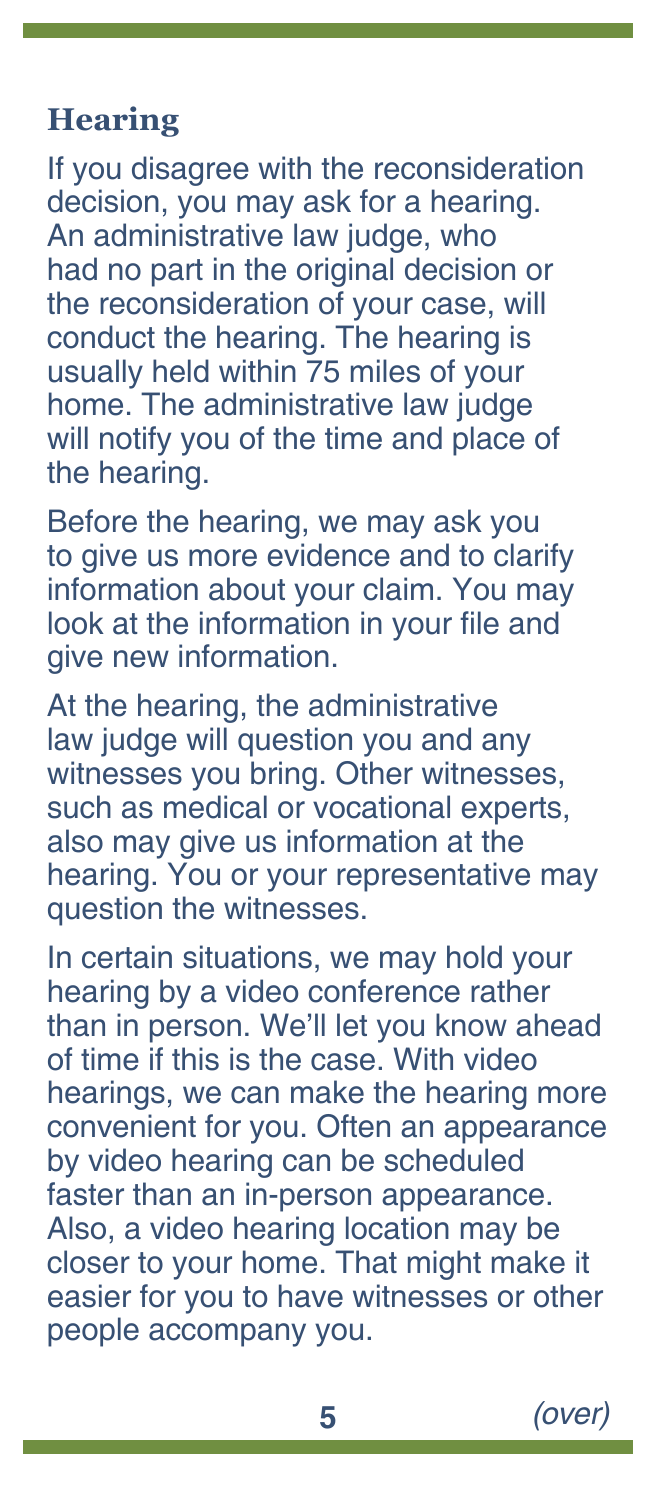Attending the hearing, in person or by video conference, is usually to your advantage. You and your representative, if you have one, should come to the hearing and explain your case.

If you're unable to attend a hearing or don't wish to do so, you must tell us why in writing as soon as you can. Unless the administrative law judge believes your presence is necessary to decide your case and requires you to attend, you won't have to go. Or, we may be able to make other arrangements for you, such as changing the time or place of your hearing. You must have a good reason for us to make other arrangements.

After the hearing, the judge will make a decision based on all the information in your case, including any new information you give. We'll send a letter and a copy of the judge's decision to you.

#### <span id="page-6-0"></span>**Appeals Council**

If you disagree with the hearing decision made by the administrative law judge, you may ask for a review by Social Security's Appeals Council.

The Appeals Council looks at all requests for review, but it may deny a request if it believes the hearing decision was correct. If the Appeals Council decides to review your case, the Council will either decide your case itself or issue an order returning your case to an administrative law judge for further action.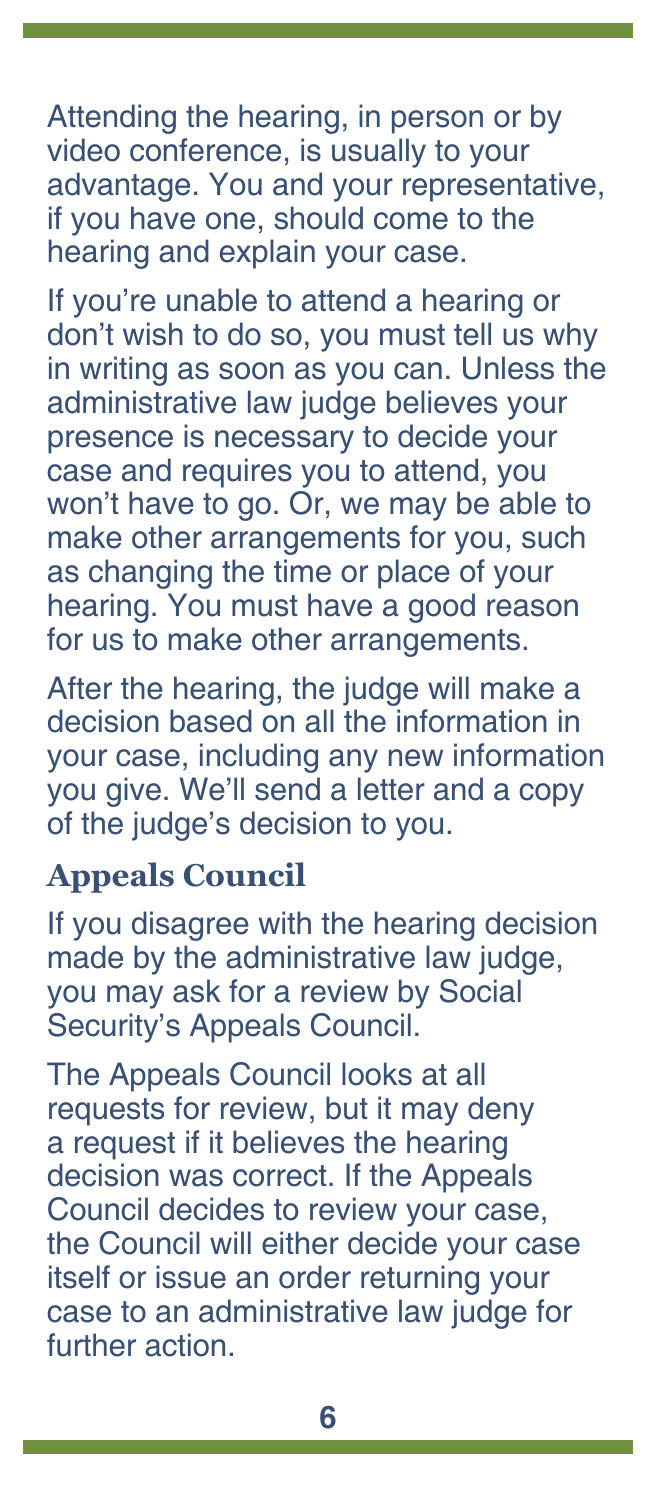If the Appeals Council decides not to review your case, we'll send you a letter explaining the denial. If the Appeals Council reviews your case and makes a decision, we'll send a copy of the decision to you. If the Appeals Council returns your case to an administrative law judge, we'll send a letter and a copy of the order to you.

## **Federal court**

If you don't agree with the Appeals Council's action on your case, you may file a lawsuit in a federal district court. We'll tell you how to ask a court to look at your case when we send a letter with the Appeals Council's decision to you, or when we send a letter telling you that the Appeals Council won't review your case.

# Can I get help with my appeal?

Yes. Although many people handle their own Social Security appeals with free help from Social Security, you may choose a qualified attorney or nonattorney to be your representative. We'll work with your representative just as we would work with you. Your representative can act for you in most Social Security matters and will receive a copy of any letters we send to you.

We can give you information about organizations that may help you find a representative. Many representatives charge a fee, but there are others who provide free services if you qualify, or who only charge a fee if you're awarded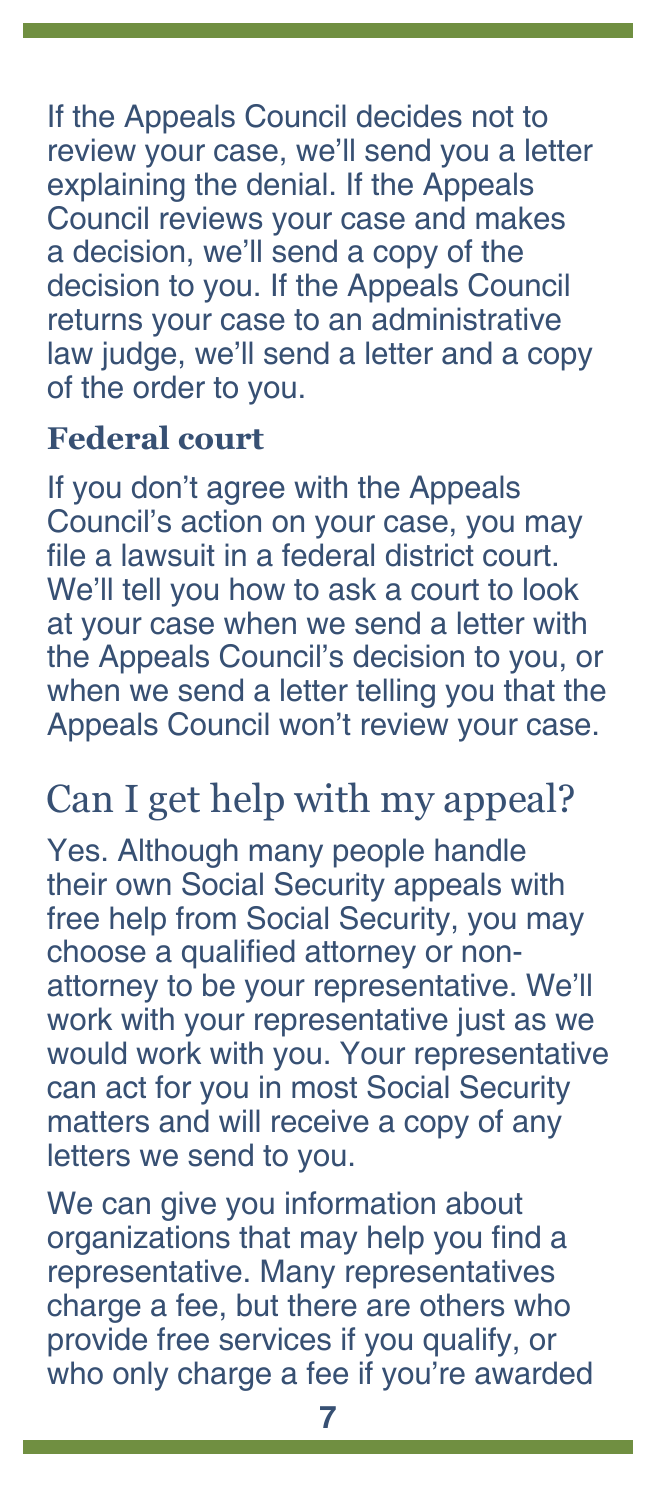benefits. Usually, your representative will need our written approval before collecting a fee. If you decide to select a representative, you need to tell us in writing. You may use our special form for this purpose, *[Appointment of](https://www.ssa.gov/forms/ssa-1696.pdf)  Representative* [\(Form SSA-1696-U4\)](https://www.ssa.gov/forms/ssa-1696.pdf).

For more information about selecting a representative, please read our pamphlet, *[Your Right to Representation](https://www.ssa.gov/pubs/EN-05-10075.pdf)* [\(Publication No. 05-10075\)](https://www.ssa.gov/pubs/EN-05-10075.pdf).

# Contacting Social Security

The most convenient way to contact us anytime, anywhere is to visit *[www.socialsecurity.gov](http://www.ssa.gov)*. There, you can: apply for benefits; open a *[my](http://www.ssa.gov/myaccount)* [Social Security](http://www.ssa.gov/myaccount) account, which you can use to review your *[Social Security](https://www.ssa.gov/myaccount/statement.html)  [Statement](https://www.ssa.gov/myaccount/statement.html)*, verify your earnings, print a benefit verification letter, change your direct deposit information, request a replacement Medicare card, and get a replacement 1099/1042S; obtain valuable information; [find publications;](https://www.socialsecurity.gov/pubs/) [get answers to frequently asked](https://faq.ssa.gov/)  [questions](https://faq.ssa.gov/); and much more.

If you don't have access to the internet, we offer many automated services by telephone, 24 hours a day, 7 days a week. Call us toll-free at **1-800-772-1213** or at our TTY number, **1-800-325-0778**, if you're deaf or hard of hearing.